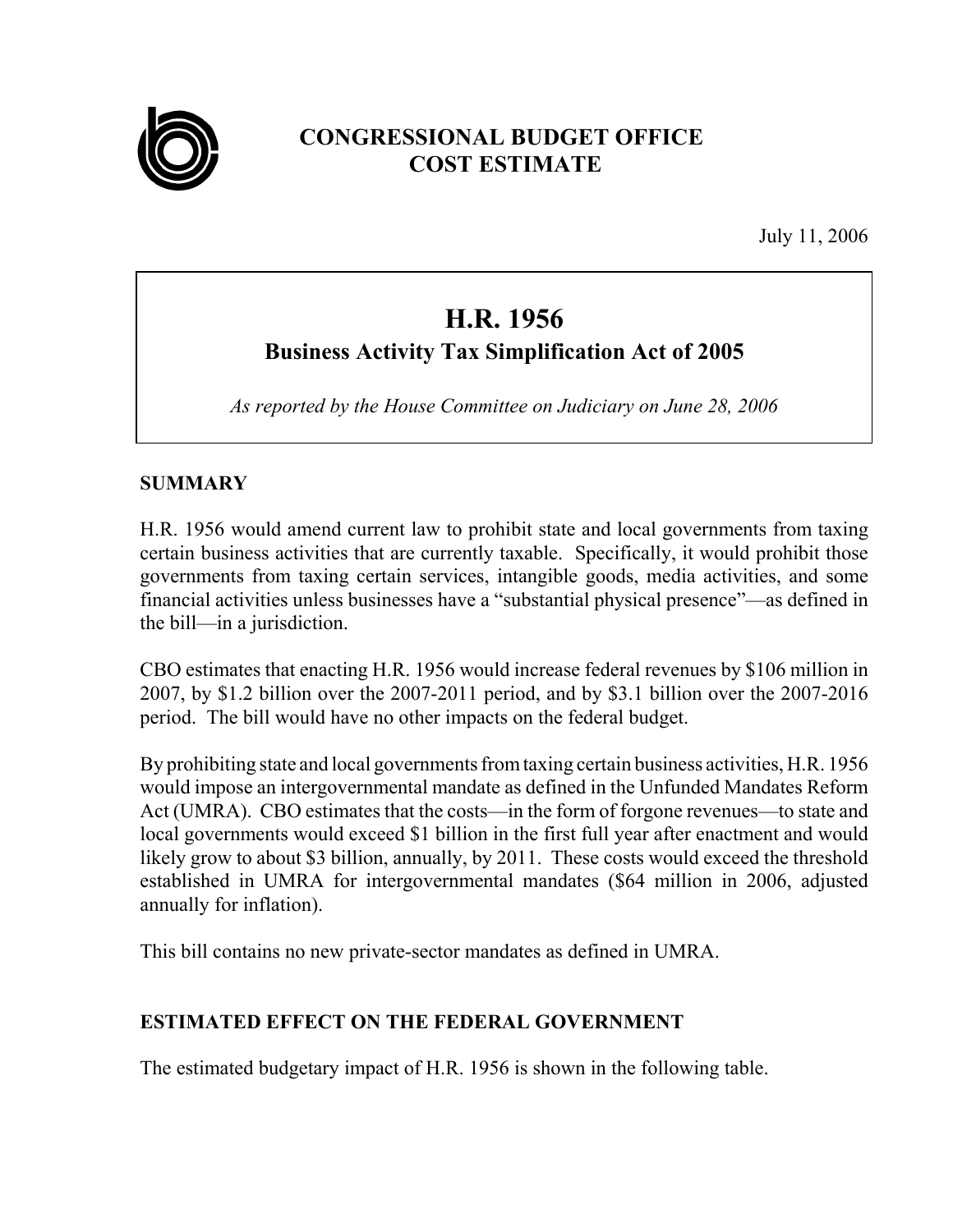|                            | By Fiscal Year, in Millions of Dollars |      |      |      |      |      |      |      |      |      |
|----------------------------|----------------------------------------|------|------|------|------|------|------|------|------|------|
|                            | 2007                                   | 2008 | 2009 | 2010 | 2011 | 2012 | 2013 | 2014 | 2015 | 2016 |
| <b>CHANGES IN REVENUES</b> |                                        |      |      |      |      |      |      |      |      |      |
| <b>Estimated Revenues</b>  | 106                                    | 225  | 280  | 301  | 319  | 340  | 355  | 367  | 379  | 390  |

CBO expects that enacting H.R. 1956 would reduce payments of certain state and local taxes by corporations. These lower payments would, in turn, reduce deductions made by corporations for federal taxes and raise taxable income for federal purposes. State and local governments are expected to adjust their finances as a result of these lost revenues. They would likely achieve this through some mix of reduced spending and higher taxes and fees both deductible and non-deductible. This response by state and local governments would mute, but not eliminate, the revenue gain to the federal government. CBO estimates that, on balance, H.R. 1956 would increase federal revenues by \$106 million in 2007, by \$1.2 billion over the 2007-2011 period, and by \$3.1 billion over the 2007-2016 period.

#### **INTERGOVERNMENTAL MANDATES CONTAINED IN THE BILL**

H.R. 1956 would amend current law to prohibit state and local governments from taxing certain business activities that are taxable under current law. Specifically, it would prohibit those governments fromtaxing certain services, intangible goods, media activities, and some financial activities unless businesses have a "substantial physical presence"—as defined in the bill—in a jurisdiction.

Current law (Public Law 86-272) and certain Supreme Court decisions prohibit states from levying a tax on the corporate (net) income tax of a company whose only activity in the state is pursuing and making sales that would be filled from outside the state (e.g., mail order sales). H.R. 1956 would expand the prohibition under Public Law 86-272 to certain other types of business activity taxes (BATs), including additional corporate income taxes, franchise taxes, single business taxes, capital state taxes, gross receipt taxes, and business and occupation taxes. Corporations currently pay these taxes to a state only if the state can establish "nexus" with the firm. ("Nexus" is the connection between a firm and a state that allows the state to legally impose taxes on the firm.) H.R. 1956 would redefine "nexus" and preempt state laws that are different from that definition. Such a preemption would constitute a mandate as defined in UMRA and would result in forgone revenues to state and local governments because of the new definition.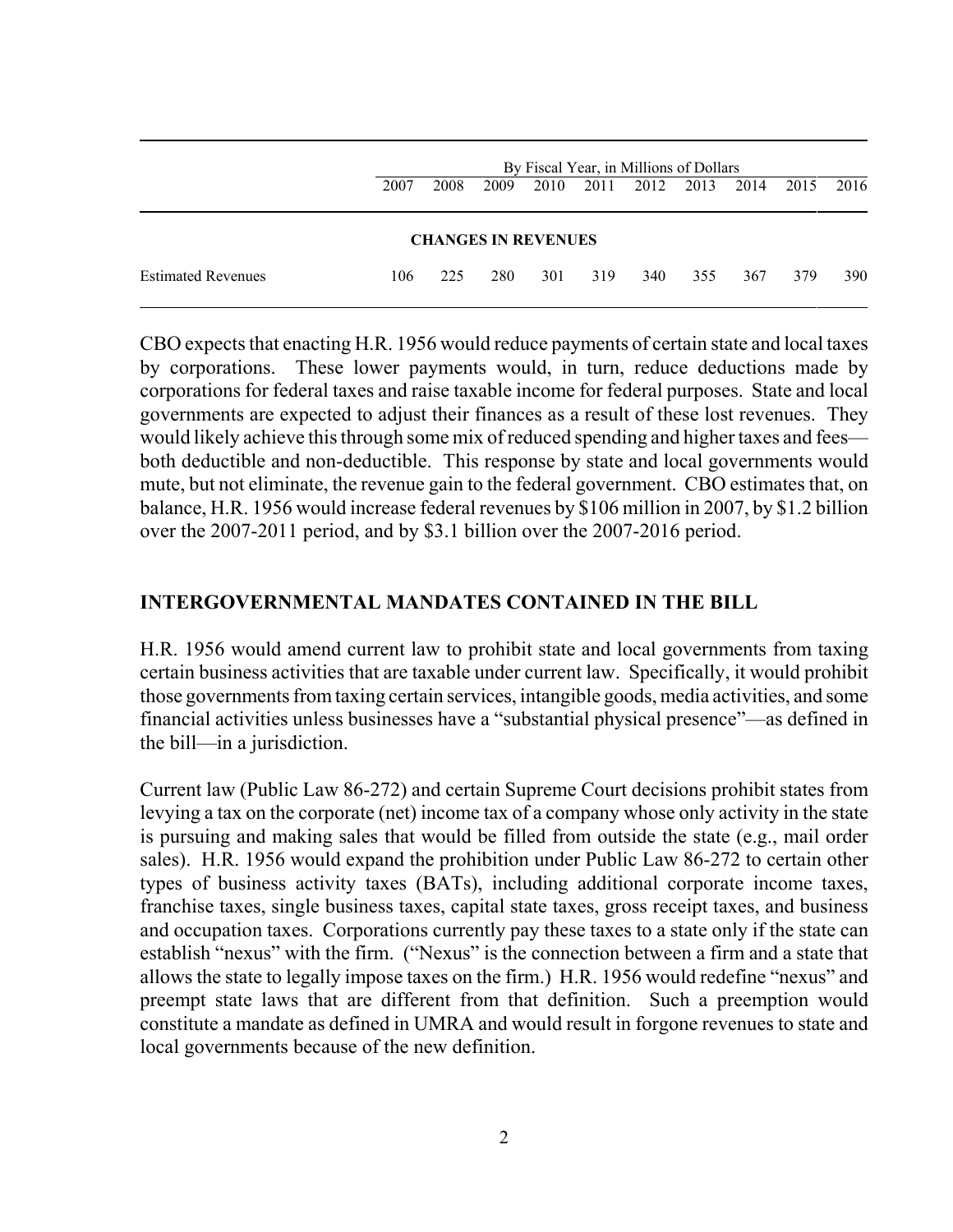Specifically, provisions in the bill would:

- Define physical presence for firms not based in a state;
- Establish a uniform nexus standard nationwide—an entity would need to be physically present in a state for 21 or more days to establish nexus;
- Create "carve outs" from the 21-day standard that would allow certain industries or activities (including banking and media) to exceed the standard without establishing nexus with a state;
- Expand the prohibitions in Public Law 86-272 to include certain taxes not based solely on the income of a company (i.e., gross receipts taxes, franchises taxes and business and occupation taxes); and
- Expand the applicability of Public Law 86-272 to services and intangibles (e.g., the trademark for a retail store or the patent for a formula for soda).

### **ESTIMATED DIRECT COSTS OF MANDATES TO STATE AND LOCAL GOVERNMENTS**

CBO estimates that enacting H.R. 1956 would result in revenue losses for states and some local governments and that such losses likely would total more than \$1 billion in the first full year after enactment. We estimate that forgone revenues would grow to about \$3 billion annually by 2011. These forgone revenues are about 2 percent of the total BATs collected by states in 2006 and about 4.5 percent of the amount expected to be collected in 2011, and would far exceed the threshold established in UMRA (\$64 million in 2006, adjusted annually for inflation.) In 2005, states collected almost \$650 billion in total taxes. In the year following enactment, the revenue losses resulting from H.R. 1956 would total significantly less than one percent of total state tax collections and about 3 percent of collections from corporate income taxes.

UMRA includes in its definition of the direct costs of a mandate the amounts that state and local governments would be prohibited from raising in revenues as a result of the mandate. The direct mandate costs of H.R. 1956 would be the tax revenues that state and local governments are currently collecting but would be precluded from collecting under the bill. Further, UMRA's definition of the net costs of a mandate excludes additional revenues that state and local governments might raise in reaction to enactment of that mandate.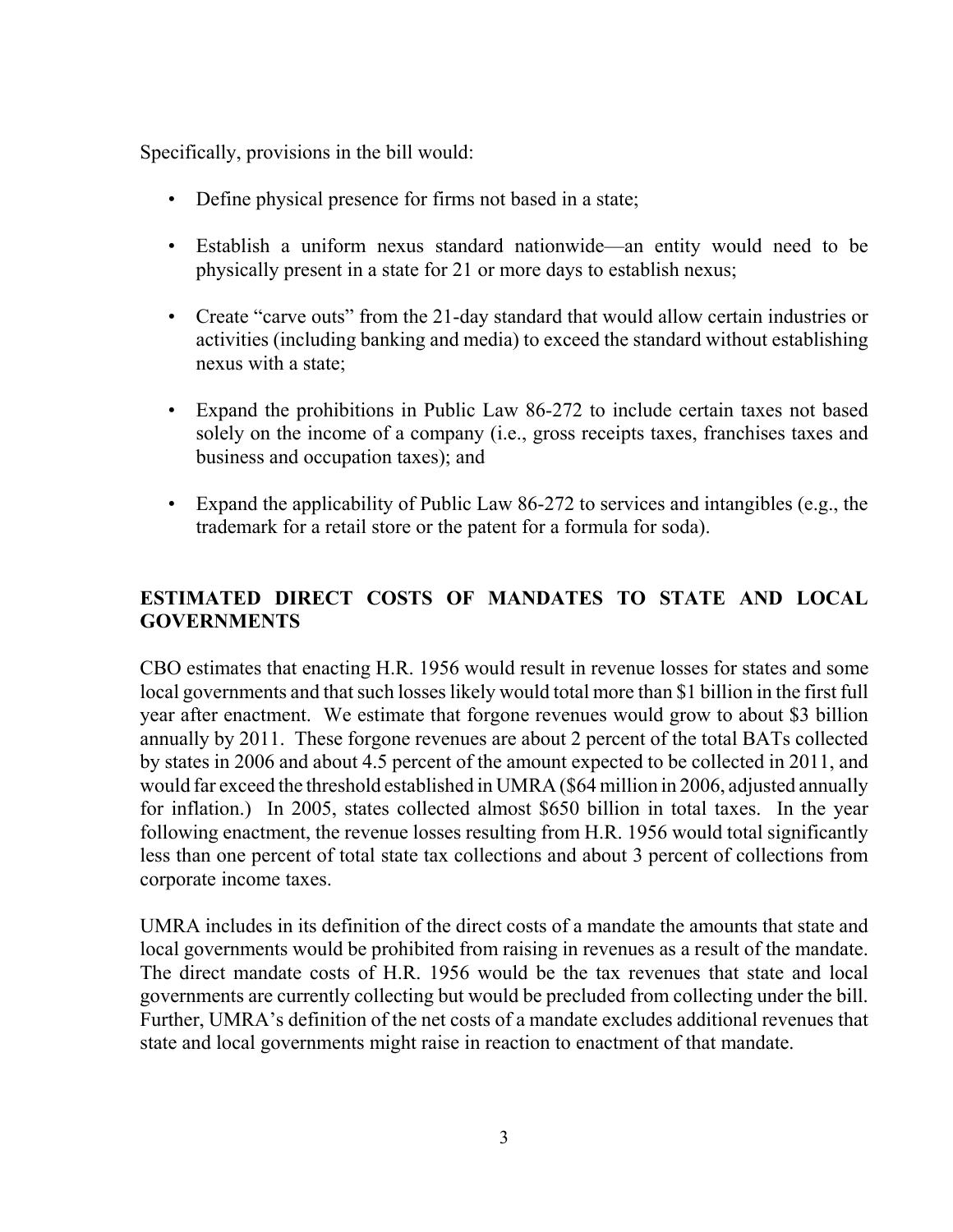CBO expects that all states and some local governments would see an immediate revenue loss because they are currently collecting taxes from firms that would be exempt from taxation under the bill. This initial effect would likely exceed \$1 billion, annually, nationwide. Subsequently, it is likely that corporations would rearrange their business activities to take advantage of beneficial tax treatments that would result from the interaction of the new federal law and certain state taxing regimes. CBO expects that these reorganizations would occur during the first five years after enactment of the legislation and estimates that forgone revenues to state and local governments would likely total about \$3 billion, annually, by 2011.

While virtually all states would lose revenues, about 70 percent of the estimated losses would come from ten states: California, Florida, Illinois, Michigan, New Jersey, New York, Pennsylvania, Tennessee, Texas, and Washington. These states would experience the largest losses because of the size and organization of their economies, or the current structure of their state tax systems.

#### **BASIS OF ESTIMATE FOR INTERGOVERNMENTAL MANDATES COSTS**

CBO used information from a variety of sources to estimate the state revenue losses that likely would result from enactment of this legislation.<sup>1</sup> Using data from the states, industry, and the Census Bureau, CBO estimated potential losses based on current receipts, projected receipts (when available), the industrial and commercial profile of state economies, and the structure of state taxing systems—including information from precedents issued by state tax departments.

States use a variety of rules to determine whether a company is subject to taxation—if it has nexus—and if so, how the activities in which that company engages are taxed. The differences in state taxing systems affect how much revenue each state or local government would likely forgo under the provisions of the bill. CBO examined both characteristics of the corporate tax structure of each state and data about the economic makeup of each state in order to estimate potential revenue losses.

To estimate the costs of enacting H.R. 1956 to state and local governments, CBO first estimated the total amount of BATs paid by corporations in each state. Such taxes totaled about \$60 billion in 2005. Since certain industries are significantly less likely to be operating from outside the state than others, CBO used information about the industrial and commercial

<sup>1.</sup> Although the bill's provisions also would affect collection of taxes by some local governments, CBO has not separately estimated the potential loss for such governments. Relatively few local governments (in fewer than 10 states) impose significant business taxes.